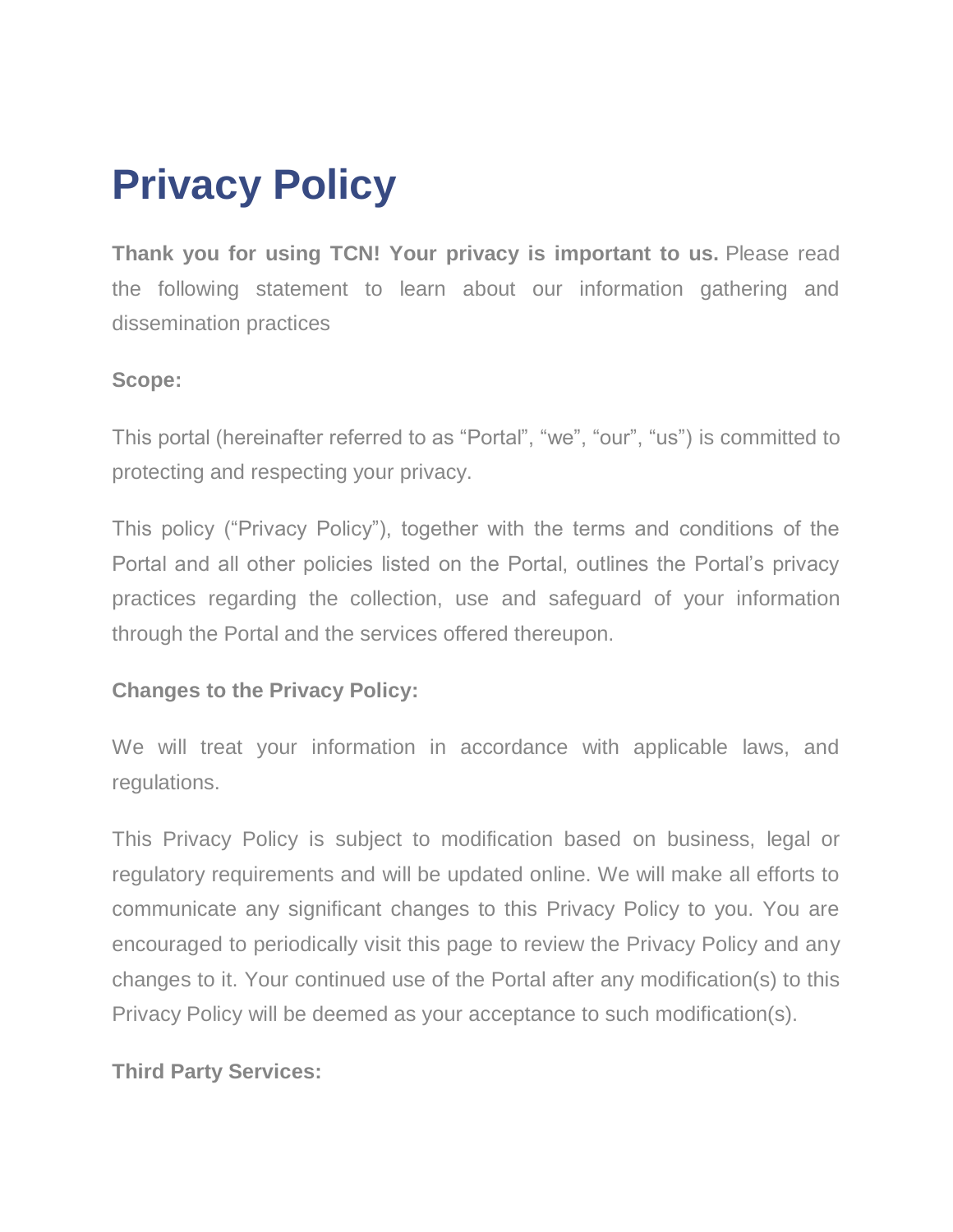Please note that your mobile service provider, mobile operating system provider, third party applications (including the applications pre-loaded on your smart phones powered by Android/iOS platform or customized Android ROM ("Device"), social media platforms and websites that you access may also collect, use and share information about you and your usage. We cannot control how these third parties collect, use, share or secure this information. For information about third-party privacy practices, please consult their respective privacy policies

#### **Personal Information we collect:**

Personal information is defined as information that can be used to identify you and may include details such as your name, age, gender, contact information and your interests as personally identified in products and services. Insofar as sensitive personal information is concerned, it will carry the meaning as may be defined by applicable laws from time to time.

The following is the manner in which we collect, use, share and retain personal information:

#### Collection:

We may collect personal information, whenever relevant, to help providing you with information and to complete any transaction or provide any product/service you have requested or authorized. You also consent to the collection of certain personal information in the course of your applying for the products and/or services. We may also collect your bank details and payment method, including credit and debit card information when you register for our services or make a payment on the Portal. Credit and debit card details information will be obtained and processed by our online payment partners.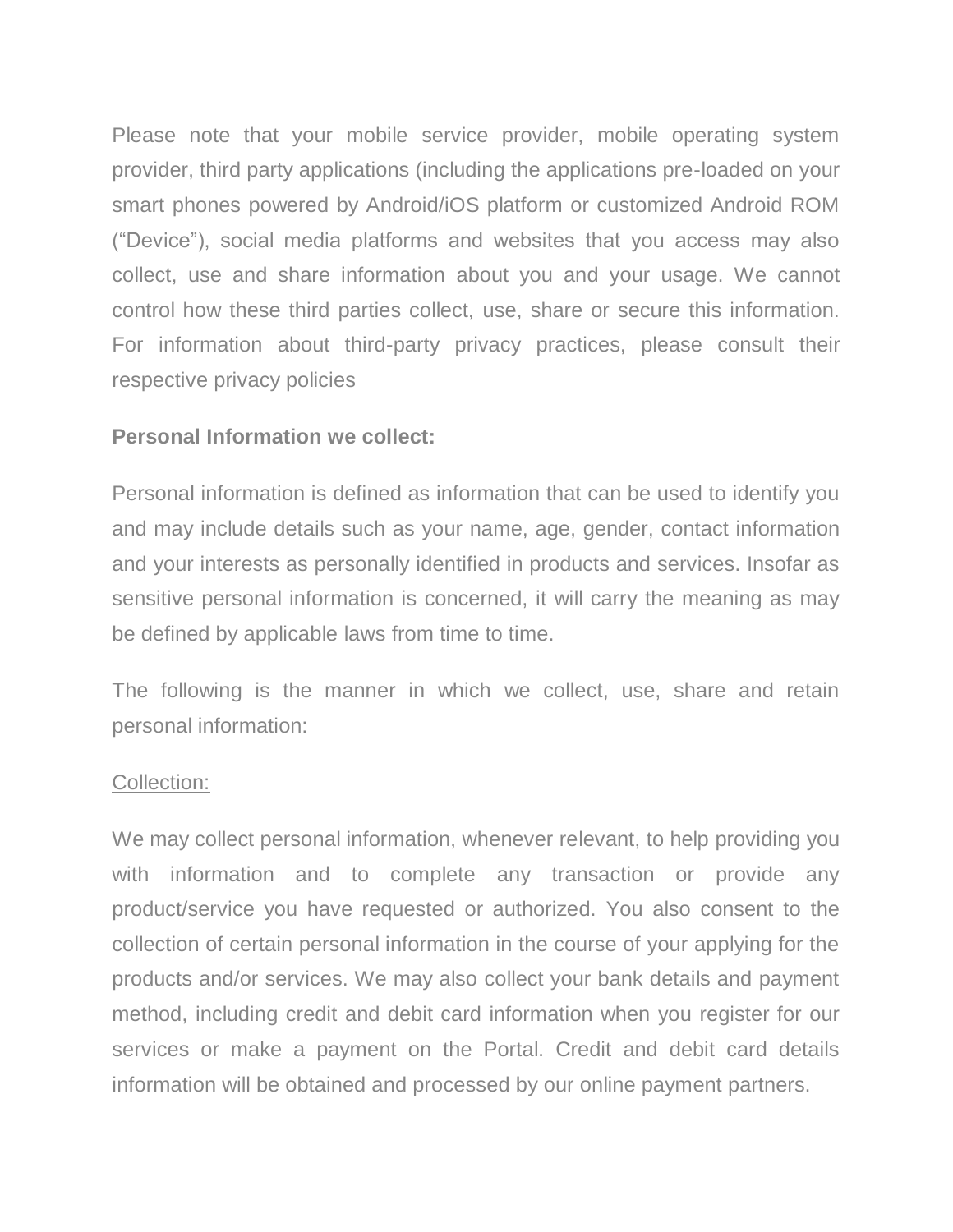#### Usage:

The Portal seeks this information either to (i) validate and process your request for the services of the Portal or information, including contacting you for confirmation of a payment on our Portal or for renewal of services;(ii) assist our partners to handle and fulfill your orders; (iii) to improve the quality of the Portal; (iv) to assist you to determine which services/products best meet your needs; or (v) to facilitate our internal business operations, including the fulfilment of any legal and regulatory requirements; or (vi) to provide you with recommendation about services/products you may be interested in, based on your use of the Portal; or (vii) to provide you with marketing communications and advertising that we believe may be of interest of you; or(viii) respond to your queries, resolve disputes or troubleshoot problems(ix) detect and protect us against error, fraud and other criminal activity; enforce our terms and conditions; and as otherwise described to you at the time of collection.

#### Sharing:

We may disclose personal information to our affiliates when necessary to perform services on our behalf or on your behalf, to provide display advertising and promotional services, providing search results and links (including paid listings and links), providing customer service etc. These entities and affiliates may market to you as a result of such sharing unless you explicitly opt-out.

We may disclose personal information to third parties. This disclosure may be required for us to provide you access to our services, for fulfillment of your orders, for enhancing your experience, or to comply with our legal obligations,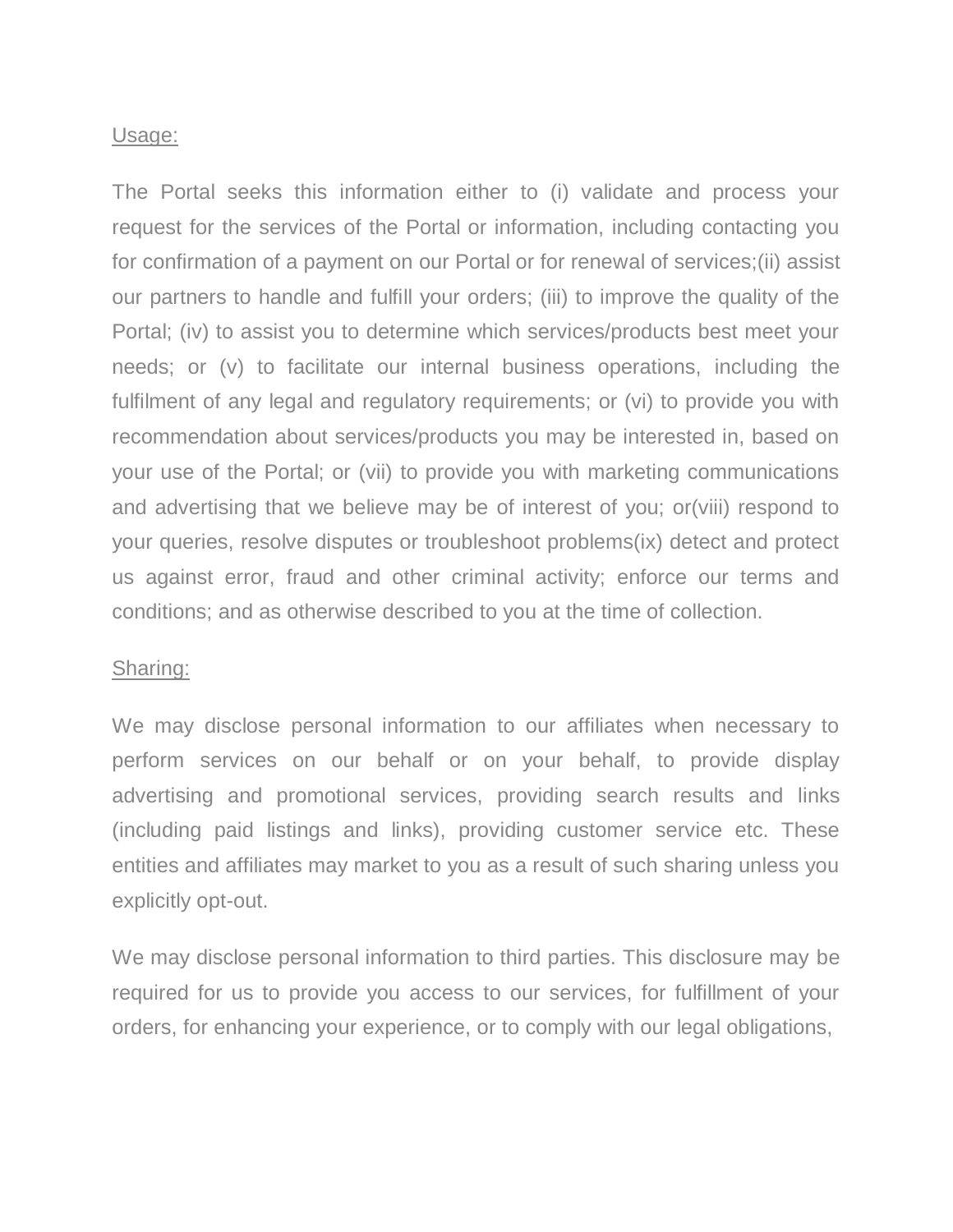We may also share personal information with external organizations or individuals if we believe that access, use, preservation or disclosure of the information is reasonably necessary to:

(a) meet any applicable law, regulation, legal process or enforceable governmental request;

(b) detect, prevent or otherwise address fraud, security or technical issues;

(c) protect against harm to the rights, property or safety of our customers or the public, as required or permitted by law.

## Retention:

The information so collected shall be retained only for a limited duration necessary to fulfil the purposes outlined herein unless a longer retention period is required or permitted by law and only for the purposes defined herein or at the time of collection of information. Once the purposes are achieved, all personal information is deleted in a safe and secure mode

## **Non-Personal Information:**

Non-personal information is defined as any data that does not personally identify you and may include unique system or hardware identifiers, system or application software, and peripherals.

Any non-personal information, when clubbed with personal information shall be treated as personal information.

The following is the manner in which we collect, use, share and retain nonpersonal information.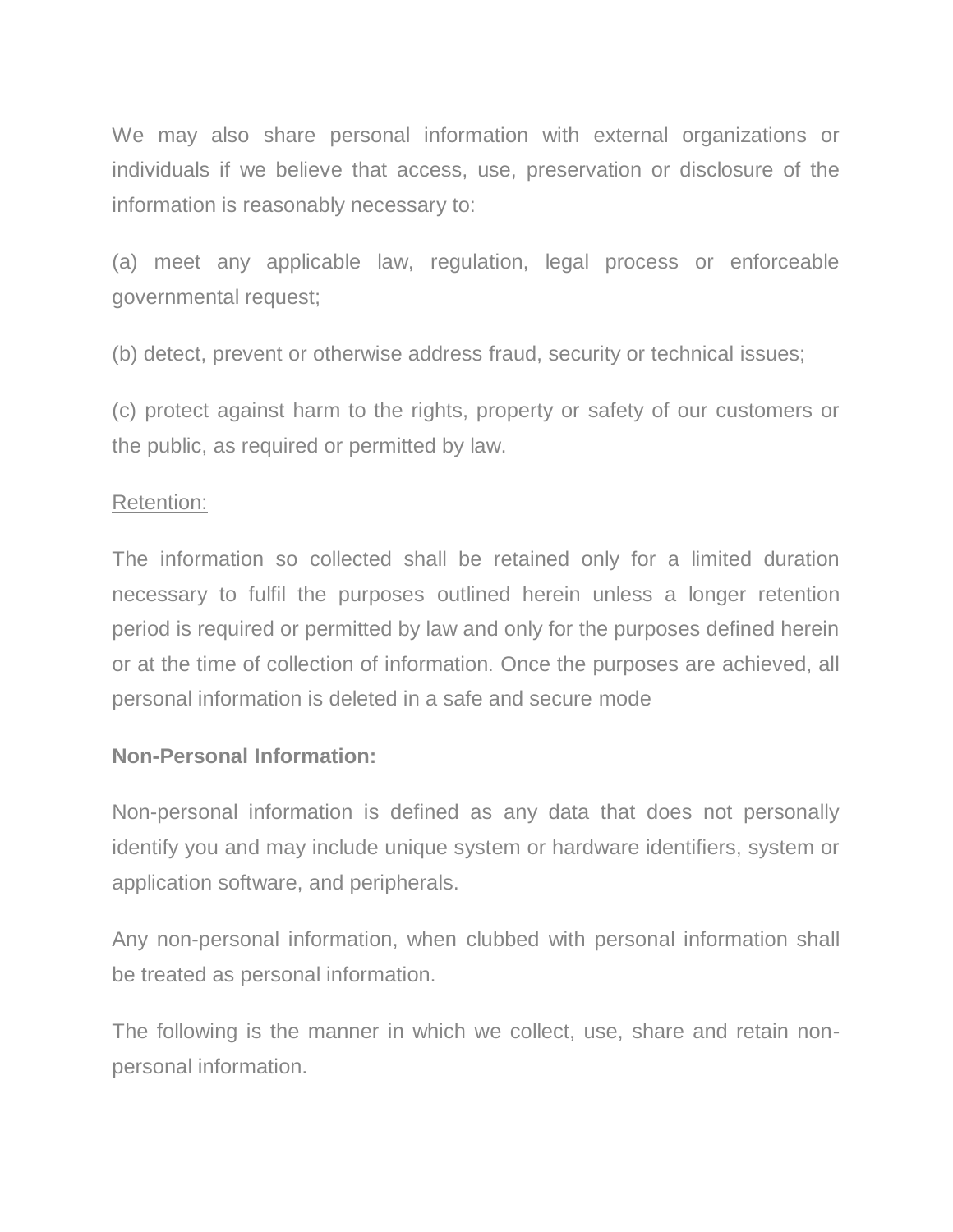## Collection:

You agree that the Portal may collect diagnostic, technical, usage related information, for the usage purposes described below, or communicated to you at the time of collection. This information, once collected, is anonymized in a manner that does not personally identify you

#### Usage:

The above mentioned information is gathered periodically to provide and improve the Portal and services therein, facilitate the provision of software updates, product support and other services to you (if any) and to verify compliance with the terms of this Policy.

#### Sharing:

To enable the Portal partners and third party developers to improve their software, hardware and services designed for use with the Portal, we may also provide any such partner or third party developer with a subset of diagnostic information that is relevant to that partner's or developer's software, hardware and/or services, as long as the diagnostic information is in a form that does not personally identify you.

#### Retention:

The information so collected shall be retained only for a limited duration necessary to fulfill the purposes outlined herein unless a longer retention period is required or permitted by law and only for the purposes defined above. Once the purposes are achieved, all information is deleted in a safe and secure mode.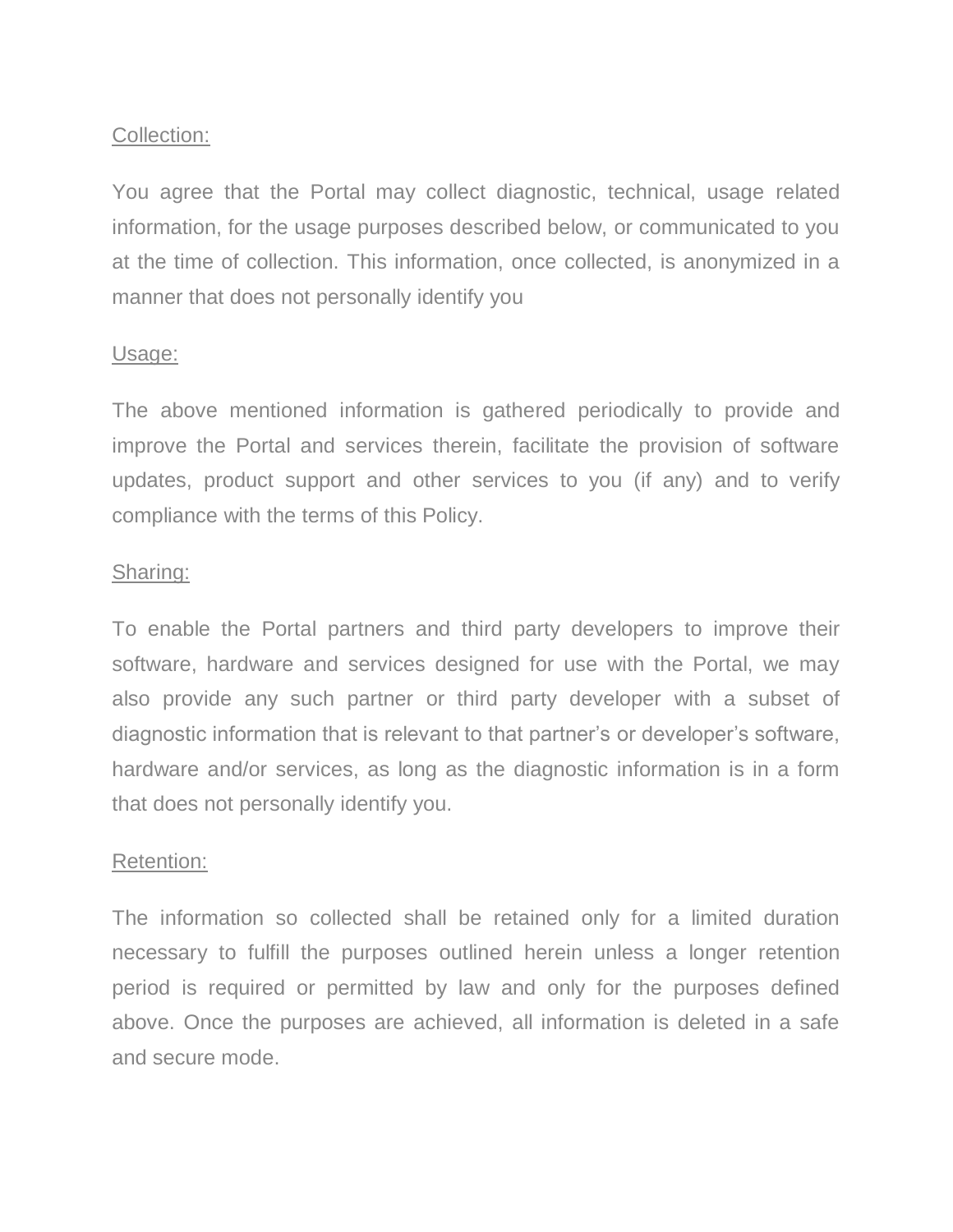## **Location Services:**

The Portal, its licensees and agents, may access, collect and analyse your usage of the Portal and other information related to your location on a regular basis through Bluetooth and Wi-Fi signals and other technologies and data for the performance of the services provided by the Portal and to help improve the design, functionality, performance, and content of the Portal. In order to collect geo-location information, the location settings must be enabled on your Device. Therefore, in some cases, the Portal may request that you enable the location settings.

Except in cases where any specific services requested by you require or involve personal identification, the Portal collects location data anonymously and in a form that does not personally identify you. By using the Portal, you agree and consent to transmission, collection, maintenance, processing and use of your location data and queries to provide and improve such services of the Portal.

## **Cookies:**

We place both permanent and temporary cookies in your Device's hard drive. Information collected by cookies and other technologies are treated as nonpersonal information. However, to the extent that IP addresses or similar identifiers are considered personal information by local law, we treat any information linked to such identifiers as personal information. Similarly, to the extent that non-personal information is combined with personal information, we will treat the combined information as personal information.

**Other Information the Portal Collects:**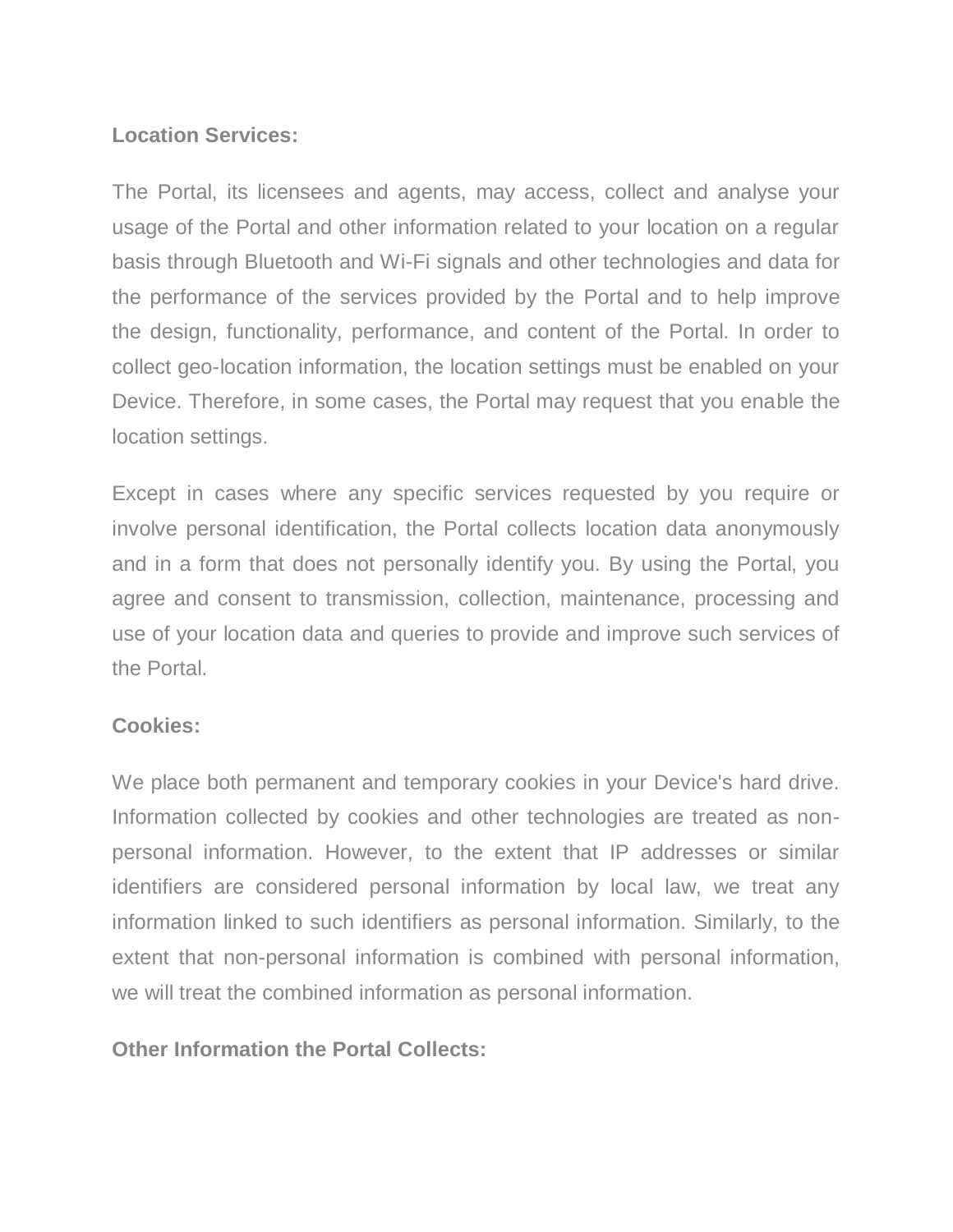The Portal also may collect other information about you in ways that the Portal describe to you or otherwise with your consent. You can choose not to provide us with certain types of information, but doing so may affect your ability to avail and/or use some services.

At the time of installation of the Portal, the Portal will require your permission to enable it to find the location of your Device, modify or delete SD card contents, read phone statistics and identity, mount and un-mount file systems, etc. You acknowledge that you are agree to providing such information to the Portal.

# **Third Party Applications, Websites & Services:**

The Portal may include links to other websites/Applications or may display advertisements from third parties and other content that links to third party websites. Such websites/Applications are governed by their respective privacy policies, which are out of our control. Once you leave our servers, use of any information you provide is governed by the privacy policy of the operator of the website / Application you are visiting. That policy may differ from that of the Portal. If you can't find the privacy policy of any of such websites /Application via a link from the website's homepage, you should contact the relevant website /Application directly for more information. We are not responsible for the privacy practices or the content such third party websites.

We may use third-party advertising companies to serve ads when you visit the **Portal** 

## **Access, Correction and Deletion:**

The Portal strives hard to keep its records updated and accurate with your latest information. You shall be responsible to ensure that the information or